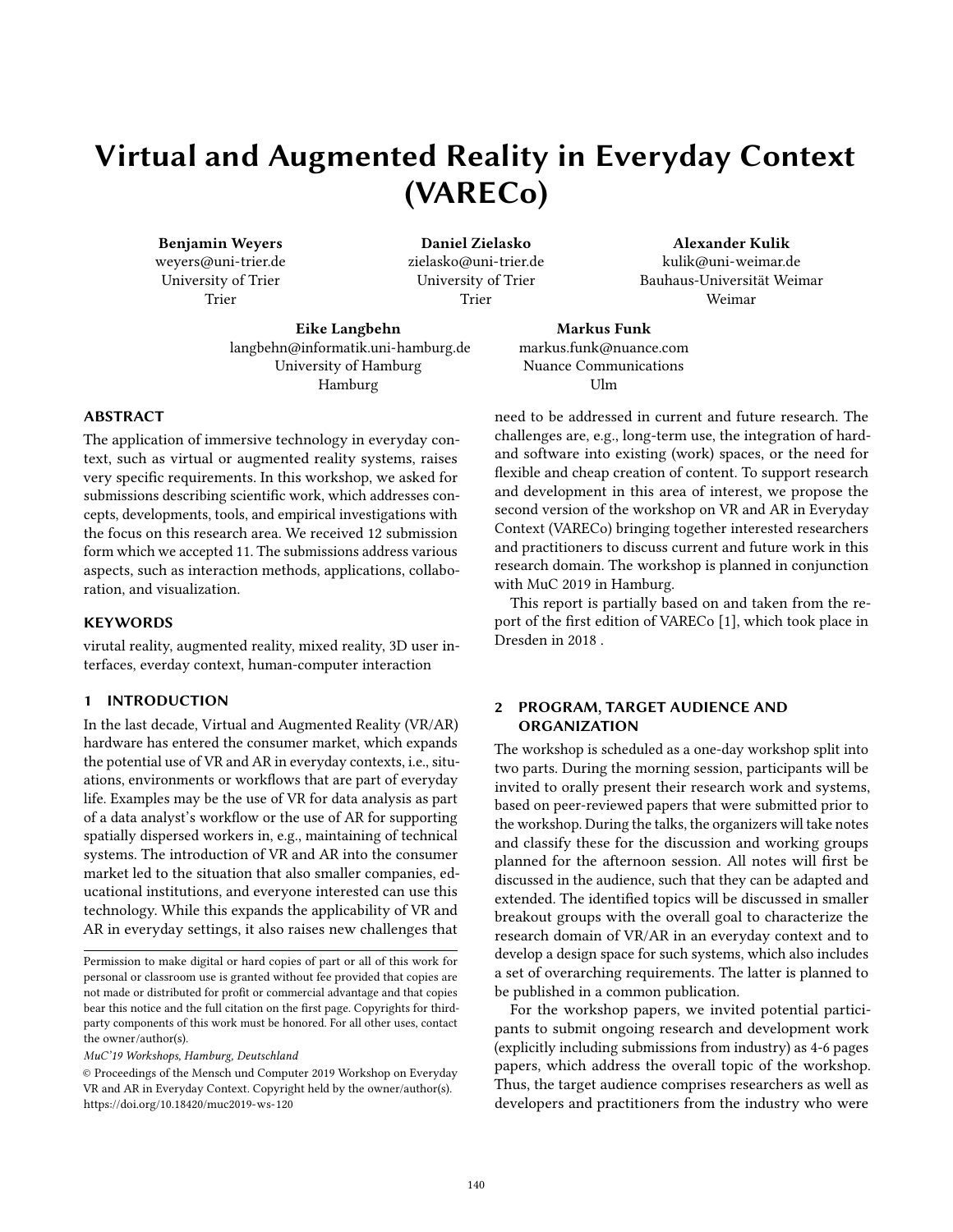invited to submit and present their (accepted) papers, participate in the workshop and contribute to the working groups in the afternoon session. The workshop's web page (http://sites.google.com/view/vareco) offers more information on the topics of the workshop, the submission process (including deadlines), the program, the program committee, as well as information on the workshop organizers.

## 3 SUBMISSIONS AND REVIEW PROCESS

In addition to the website, the workshop was advertised via various channels, such as mailing lists as well as via the website of Mensch und Computer 2019. For the submission process, the organizers followed the published timeline, which included an extended paper submission, notification, and camera-ready deadline. The paper submission deadline was set to June 5, 2019 and extended for two weeks to June 21, 2019. Until June 21, we received 12 submissions in total, which all entered the reviewing process executed by the program committee of the workshop. Besides the organizers (authors of this report), the program committee consisted of the following persons:

- Christian Mai, LMU Munich
- Jan Gugenheimer, University Ulm
- Thomas Kosch, LMU Munich
- Alexander Ohlei, University of Lübeck
- Daniel Roth, University Würzburg
- Tim Weißker, Universität Weimar

We managed the reviewing process using ConfTool supported by MuC conference. For each paper, the reviewers submitted two reviews, which we distributed to the authors on time (with the notification deadline on July 5, 2019). Reviewers had to review 2-3 papers each.

From the original 12 submissions, we were able to accept 11 with minor revisions, while rejecting one submission. All accepted papers had to be resubmitted as camera-ready version through ConfTool until July 12, 2019. For the cameraready version, we extended the possible size of the papers from 6 to 8 pages as it turned out during the reviewing process that various submissions would benefit from 2 additional pages, which enabled authors to address the reviewer comments appropriately.

## 4 SUBMISSION OVERVIEW

In this section, we give an overview of all submitted and finally accepted papers for presentation during the workshop in Hamburg. For this purpose, we grouped the submissions into topics. Topics are interaction, collaboration, visualization, and applications. For the full citations and the papers, please refer to the Mensch und Computer Workshop Proceedings accessible through the GI digital library.

#### Interaction Research

## Functional Workspace for One-Handed Tap and Swipe Microgestures

## Bastian Dewitz, Frank Steinicke, Christian Geiger

This paper presents the first insights into an investigation of the use of single-handed micro gesetures for mobile devices. They argue that thumb interaction with index, ring, and middle finger is the most appropriate combination for input. In terms of a user study, they gathered empirical evidence to support this assertion.

# VIGITIA: Unterstützung von alltäglichen Tätigkeiten an Tischen durch Projected AR

#### Raphael Wimmer, Florian Echtler

The authors present a project funded by the BMBF with the goal to investigate the influence and effect of using AR-based projection at an office desk. They plan a throughout investigation of the usage of the desk with the goal to identify the relation between desk usage and potential interactions used for AR. An additional goal is to investigate techniques and hardware components supporting the augmentation as well as the tracking of physical props.

## Macht Teleportieren faul? Strategien zur Steigerung der natürlichen Fortbewegung in VR

Timo Mantei, Eike Langbehn

Teleportation is a widely used navigation technique in VR applications. The authors raise the question of whether the use of teleportation makes users lazy and thereby apply less physical walking, which is assumed as a much better navigation technique for short-range navigation. After presenting empirical evidence on this issue, they introduce various types of techniques compensating for emerging laziness. The latter has been investigated in a user study, which indicates the envisioned effect.

## User acceptance of augmented reality glasses in comparison to other interaction methods for controlling a hand exoskeleton

## Tobias Ableitner, Surjo Soekadar, Andreas Schilling, Christophe Strobbe1, Gottfried Zimmermann

This paper presents results addressing disabilities in hand movement after stroke. The authors discuss the use of a neural-guided hand exoskeleton, which has the potential to support such neuronal damages. However, these hardware systems may have implications on social acceptance. Thus, the authors investigated this aspect in a user study with 62 healthy subjects, which showed differences on social dependencies depending in the context of use.

## Evaluierung der sozialen Akzeptanz verschiedener Interaktionsarten für Augmented-Reality-Datenbrillen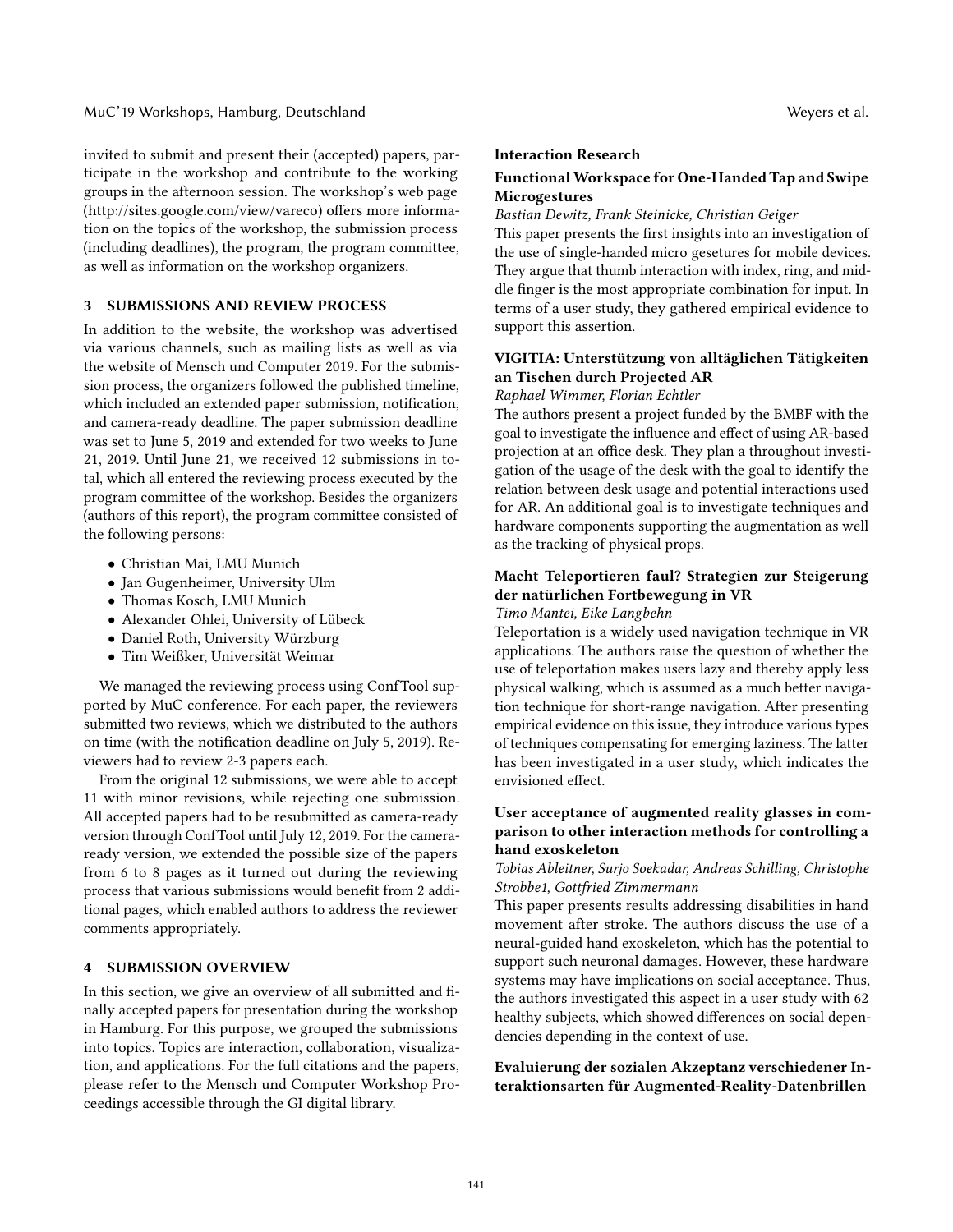#### Nils Adrian Mack, Ludger Schmidt

In this paper, the authors discuss the potential impact of interaction techniques in AR on the social acceptance of AR glasses per se. As first results, they present and discuss the outcomes of a small user study with ten participants who had to interact using various types of interaction methods in differing context. The context here was defined as the audience present during the interaction. The major result is that audio input is affected by social context.

#### The AR-Marker in the Urban Space

#### Simon Nestler, Sebastian Pranz, Klaus Neuburg

This paper focuses on the application of AR in urban spaces. The challenge the authors address is the use of elements in this environment as AR markers. Beside supporting 6 DOF tracking, authors argue that such markers enable AR systems to guide users through urban environments. In the latter case, the marker's role in technical tracking decreases.

#### Applications

## Supporting Musical Practice Sessions Through HMD-Based Augmented Reality

## Karola Marky, Andreas Weiß, Thomas Kosch

In this paper, the authors present a concept to apply AR headmounted displays to support musical practice. The major argument is that musical practice takes part mainly without the support of experts "right when they are needed". The work is planned to be based on a modular concept, which should support various types of assistance modes to make the help as adaptive as possible.

## Adjusting AR-Workflows of Care Tasks: Experiences from an initial study

#### Marc Janssen, Michael Prilla

The use of AR technology in caregiving may have a high potential due to support caregivers in the execution of processes. In this context, processes need to be executed reliably but also need to offer some flexibility. The presented study investigates an AR-based system in terms of usability if used to support such processes in the wild.

#### Collaboration

## Overview of Collaborative Virtual Environments using Augmented Reality

## Nico Feld, Benjamin Weyers

This paper presents a design space focusing on the use of AR in collaboration. The authors highlight the use of various terms and come up with an strucutrization of various areas of use, in which AR as technology supports collaboration. The authors concluded that research on scenarios is missing, in which collaboration partners have similar roles.

#### Software Engineering for AR-Systems considering User-Centered Design Approaches

## Thomas Schweiß, Lisa Thomaschewski, Annette Kluge, Benjamin Weyers

Software engineering techniques may not consider hardware aspects in the design process. In the case of AR, interaction techniques, as well as aspects emering from the projection technique, have to be considered in the development process of the applications. Therefore, the authors present a user-centered engineering process to develop AR systems for everyday use. They show the feasibility of the developed method by means of a use case.

## Interactive Visualization

## Designing an Interactive Visualization for Coordinating Road Construction Sites in Virtual Reality

Manuela Uhr, Sina Haselmann, Lea Steep, Joschka Eikhoff, Frank Steinicke

This work presents an approach for a multi-level and 3D visualization prototype for road construction planning. Based on a protoype, the authors conducted a user study focusing on usability. The results show overall positive feedback also supported by an additional expert review.

## 5 CONCLUSION

In conclusion, the submitted papers present a wide range of topics considering the use of VR and AR technology in an everyday context, which will foster a lively discussion as well as the identification of new research directions in the field.

#### THE ORGANIZERS

Benjamin Weyers is currently Assistant Professor at the University of Trier and Head of the Human-Computer Interaction Group. He is interested in the development and research on interactive analysis methods for abstract and scientific data using immersive systems as well as the integration of VR and AR into everyday working scenarios.

Daniel Zielasko is currently a Ph.D. candidate at the Virtual Reality and Immersive Visualization group at RWTH Aachen University. There he worked on different interdisciplinary projects together with neuroscientists, such as the EU flagship project HBP (Human Brain Project) and the SMHB (Supercomputing and Modeling for the Human Brain). He received his Master degree in Computer Science in 2013 at RWTH Aachen University and is now working on the integration of VR technologies and methods into existing analysis workflows. He has a special interest in the prevention of cybersickness and the design of convincing and innovative 3D user interfaces.